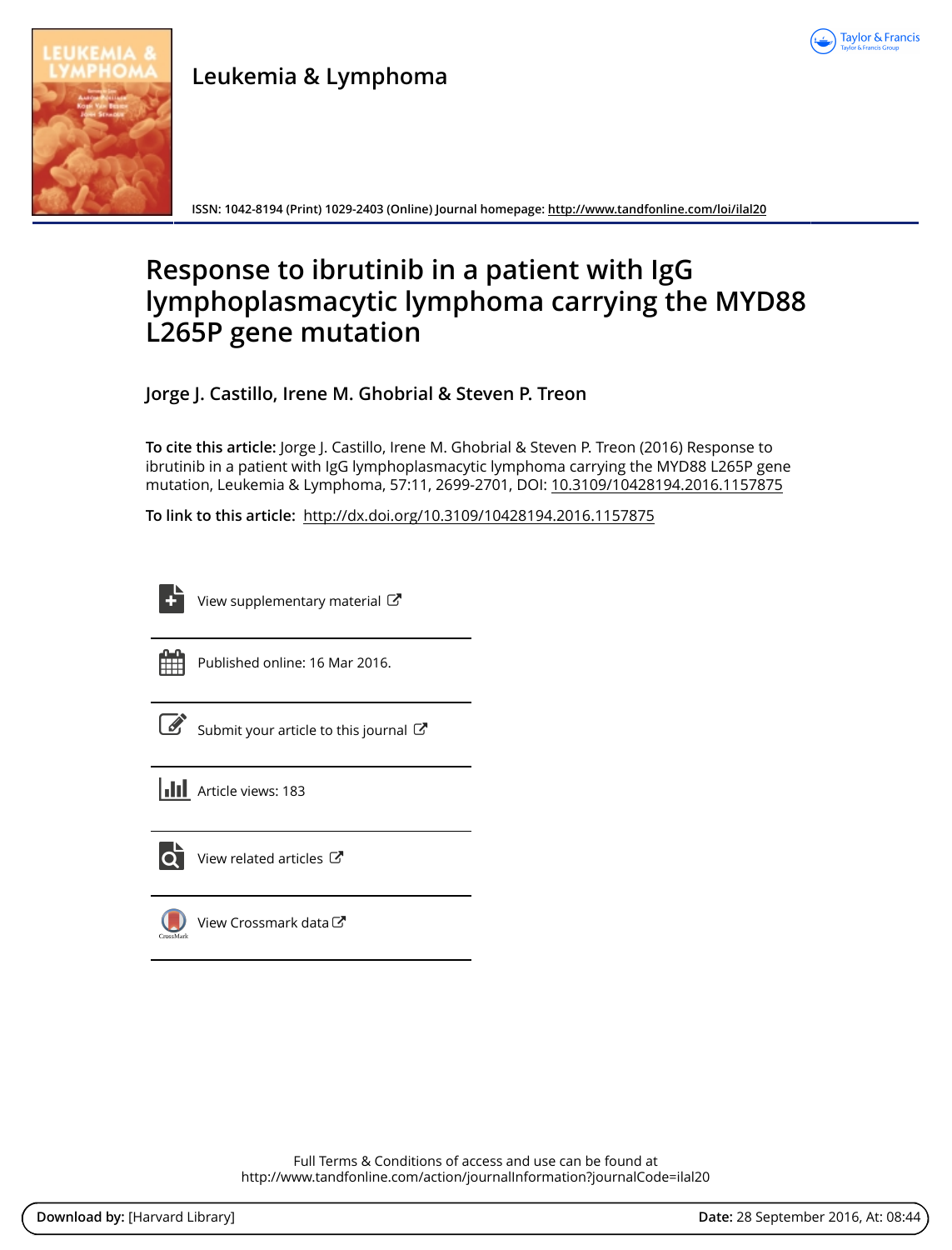#### LETTER TO THE EDITOR



## Response to ibrutinib in a patient with IgG lymphoplasmacytic lymphoma carrying the MYD88 L265P gene mutation

Jorge J. Castillo, Irene M. Ghobrial and Steven P. Treon

Division of Hematologic Malignancies, Dana-Farber Cancer Institute, Harvard Medical School, Boston, MA, USA

ARTICLE HISTORY Received 30 December 2015; Revised 9 February 2016; Accepted 16 February 2016

Lymphoplasmacytic lymphoma (LPL) is characterized by involvement of the bone marrow and other sites by a monoclonal population of B-cells, lymphoplasmacytoid and plasma cells. In over 95% of LPL cases, the malignant clone produces an IgM paraprotein consistent with Waldenstrom macroglobulinemia (WM). However, in the remaining LPL cases, the malignant clone can produce IgG or IgA, light chains alone, or be nonsecretory. The identification of the MYD88 L265P gene mutation has been a major advance in the diagnosis of patients with WM.[\[1](#page-3-0)] Few cases of nonIgM LPL have been reported demonstrating the presence of MYD88 L265P.[[1–3](#page-3-0)] MYD88 L265P triggers survival signaling through BTK and HCK, and MYD88 L265P expressing cell lines undergo apoptosis in response to ibrutinib, which targets both of these kinases.[[4,5](#page-3-0)] In 2015, the FDA and the EMA approved ibrutinib for the treatment of symptomatic WM based on a clinical trial in previously treated patients. Although treatment for non-IgM LPL usually follows the same guidelines as WM, the use of ibrutinib in non-IgM LPL has not been reported. We present here the first report of a patient with MYD88-mutated IgG LPL who underwent salvage therapy with ibrutinib.

The patient was diagnosed with IgG LPL in August 2000, when experiencing fatigue and night sweats. Her serum IgG level was 5080 mg/dl (normal: 700–1600 mg/dl). Serum protein electrophoresis demonstrated an IgG kappa monoclonal spike. A bone marrow biopsy showed 80% involvement by sheets of small mature lymphocytes with admixed plasma cells. Flow cytometry showed a kappa-restricted B-cell population that expressed CD20 and CD38, but not CD5 or CD10. Computed tomography (CT) scans showed no extramedullary disease. Shortly afterwards, the patient developed anemia, progressive fatigue and skin rash

consistent with Schnitzler syndrome. She received and was refractory to R-CHOP in late 2000, cladribine in early 2001, and clarithromycin, thalidomide and dexamethasone in mid-2001. Following alemtuzumab, rituximab, and interferon in early 2002, the patient enjoyed a nine-year lapse off therapy with normal serum IgG levels. In November 2011, she presented with anemia and cervical lymphadenopathy. A lymph node biopsy showed LPL without large-cell transformation. The patient then received the mammalian target of rapamycin inhibitor MLN0128 in late 2011. In late 2012, the patient showed disease progression with cervical lymphadenopathy and Bing–Neel syndrome affecting the lumbar spine and received high-dose methotrexate and rituximab followed by bendamustine and rituximab. The patient achieved partial response on the systemic LPL and complete response on the BNS and was placed on maintenance rituximab.

In late 2014, while undergoing maintenance rituximab, the patient presented with worsening right-sided preauricular lymphadenopathy (6.7 cm  $\times$  2.7 cm) causing right-sided facial numbness and pain due to trigeminal nerve compression ([Figure 1,](#page-2-0) left panel). Computed tomography (CT) scans showed generalized lymphadenopathy. A cervical lymph node biopsy showed kappa-restricted lymphoplasmacytic cells without large-cell transformation. Her serum IgG levels were normal at 697 mg/dl. Serum protein electrophoresis (SPEP) showed an IgG kappa monoclonal spike measured at 0.80 g/dl. A bone marrow biopsy showed that 15% of the intertrabecular space was comprised by LPL. The malignant cells were kappa-restricted and were CD19, CD20, and CD38 positive and negative for CD5, CD10, and CD23. The MYD88 L265P gene mutation was identified using polymerase chain reaction (PCR). Sanger sequencing did not identify CXCR4

CONTACT Jorge J. Castillo a jorgej\_castillo@dfci.harvard.edu **D** Dana-Farber Cancer Institute, Hematologic Malignancies, 450 Brookline Ave, M221, Boston, 02215, MA, USA

 $\odot$  2016 Informa UK Limited, trading as Taylor & Francis Group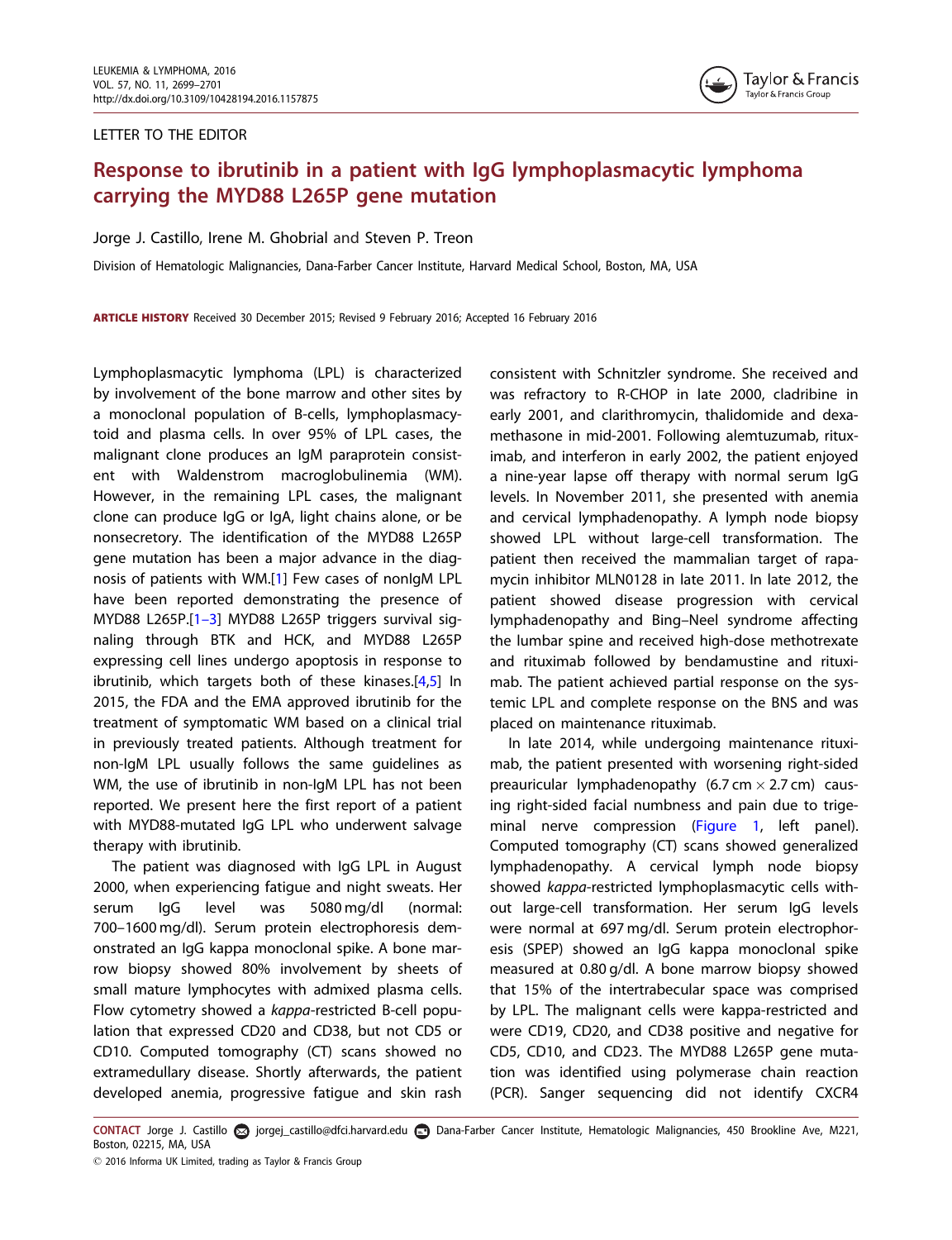<span id="page-2-0"></span>

Figure 1. Computed tomography scans showing a partial radiological response to ibrutinib therapy in a patient with MYD88 mutated IgG lymphoplasmacytic lymphoma.

mutations. The patient was then initiated on ibrutinib 420 mg PO once daily. Within four weeks, the patient experienced clinical decrease in her lymphadenopathy, and symptoms related to facial nerve compression improved. Serum IgM level was 473 mg/dl, and SPEP showed an IgG kappa monoclonal spike measured at 0.40 g/dl consistent with a partial response. During her most recent visit in late 2015, the patient underwent CT scans. Her preauricular lymphadenopathy measured 4.5 cm  $\times$  1.5 cm (Figure 1; right panel), serum IgG level further decreased to 213 mg/dl, and SPEP showed an IgG kappa monoclonal spike measuring 0.25 g/dl. The patient continues on active ibrutinib therapy.

Non-IgM LPL is rare and comprises less than 5% of the cases with LPL. Recently, a case series on 17 patients with non-IgM LPL has been published.[[6\]](#page-3-0) In that series, nine (60%) of the 15 cases tested carried the MYD88 L265P gene mutation and six were wild type. In a Spanish study, the MYD88 L265P gene mutation was not identified in nine patients with non-IgM LPL,[\[7](#page-3-0)] suggesting a higher degree of heterogeneity in non-IgM LPL than in WM with relation to MYD88 L265P mutational status. Whole-genome sequencing studies identified the presence of the MYD88 L265P gene mutation in over 90% of patients with WM.[\[1](#page-3-0)] In a phase-II study, ibrutinib induced an overall response rate of 91% with a major response rate of 73%.[[8\]](#page-3-0) The MYD88 mutational status had a major impact on the response to ibrutinib. Wild-type MYD88 patients experienced overall and major response rate of 72% and 29%, respectively. More recently, using gene sequencing, two of the seven patients who were wild-type MYD88 were found to have non-L265P MYD88

mutations, decreasing the rate of overall and major response to ibrutinib in true wild-type MYD88 patients to 43% and 0%, respectively.[[9\]](#page-3-0)

The MYD88 L265P gene mutation has also been identified in up to 30% of cases with activated B-cell (ABC) diffuse large B-cell lymphoma.[[10](#page-3-0)] Interestingly, ibrutinib therapy induces preferential responses in patients with ABC DLBCL when compared with germinal center-type DLBCL, with overall response rates of 37% and 5%, respectively.[[11\]](#page-3-0) In that study, ABC DLBCL patients with concurrent MYD88 L265P gene mutation experienced the highest rate of response at 80%.

Our patient had previously been exposed to alkylators, nucleoside analogs, immunomodulators, as well as anti-CD52 and anti-CD20 monoclonal antibodies for relapsed IgG LPL. Her therapeutic options at the time of her most recent relapse were limited, and given the identification of the MYD88 L265P gene mutation in the bone marrow, ibrutinib appeared as a reasonable option. In the phase II study of ibrutinib in relapsed and/or refractory WM, approximately, 70% of the patients, who had lymphadenopathy, experienced improvement, further supporting the use of ibrutinib in this patient. The patient tolerated treatment well with grade 1 bruising, arthralgias, and diarrhea, which improved and resolved with continued treatment. The partial response has been sustained for approximately one year at the time of this report.

In conclusion, we present the case of a heavily pretreated patient with MYD88-mutant IgG LPL, who has obtained a partial response to ibrutinib that is ongoing following a year of therapy. Additional research is